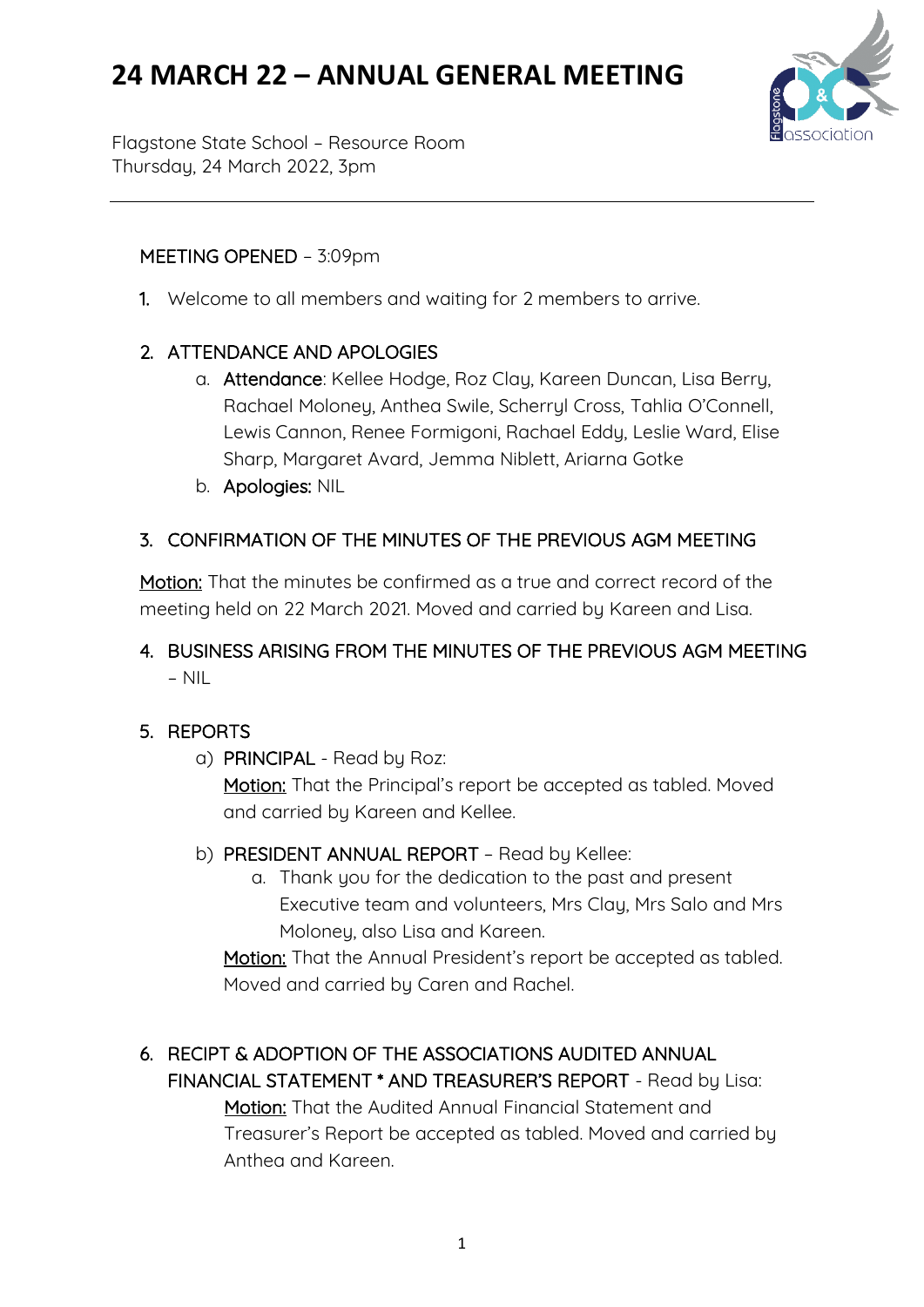# **24 MARCH 22 – ANNUAL GENERAL MEETING**



## 7. APPLICATIONS FOR MEMBERSHIPS & RECORDING OF NEW **MEMBERS**

- a. Renewing Memberships: Kellee Hodge, Ariarna Gotke, Kareen Duncan, Leslie Ward, Elise Sharp, Lisa Berry, Rachael Moloney, Lewis Cannon, and Caren Salo
- b. New Memberships: Jemma Niblett, Anthea Swile, Scherryl Cross, Margaret Avard, Renee Formigoni, Rachael Eddy, and Tahlia O'Connell.

Motion: That the new and returning members be accepted as tabled. Moved and carried by Kellee and Rachael.

8. DECLARE VACANCIES OF EXISTING EXECUTIVES COMMITTEE - Hand over from Kellee to Roz Clay

### 9. ELECTION OF 2022 EXECUTIVE COMMITTEE

- a. President Kellee Hodge
- b. Vice President Kareen Duncan
- c. Secretary Jemma Niblett
- d. Treasurer Tahlia O'Connell

Motion: That the new executive committee be accepted as tabled. Moved and carried by Lewis and Leslie.

#### 10. MOTION TO CHANGE BANK SIGNATORIES NEW ELECTED OFFICERS

a. Two new signatories need to be added to accounts

Action item a: Kellee to collect paperwork from Bendigo.

Motion: That the change of bank signatories accepted as tabled. Moved and carried by Lisa and Renee.

#### 11. APPOINTMENT OF THE ASSOCIATIONS AUDITOR

- a. Staying with DVL Accounting
- Motion: That the Associations Auditor be accepted. Moved and carried by Caren and Scherryl

## 12. ADOPTION OF THE STUDENT PROTECTION RISK MANAGEMENT **STRATEGY**

Motion: That the Student Protection Risk Management be accepted. Moved and carried by Roz and Kellee